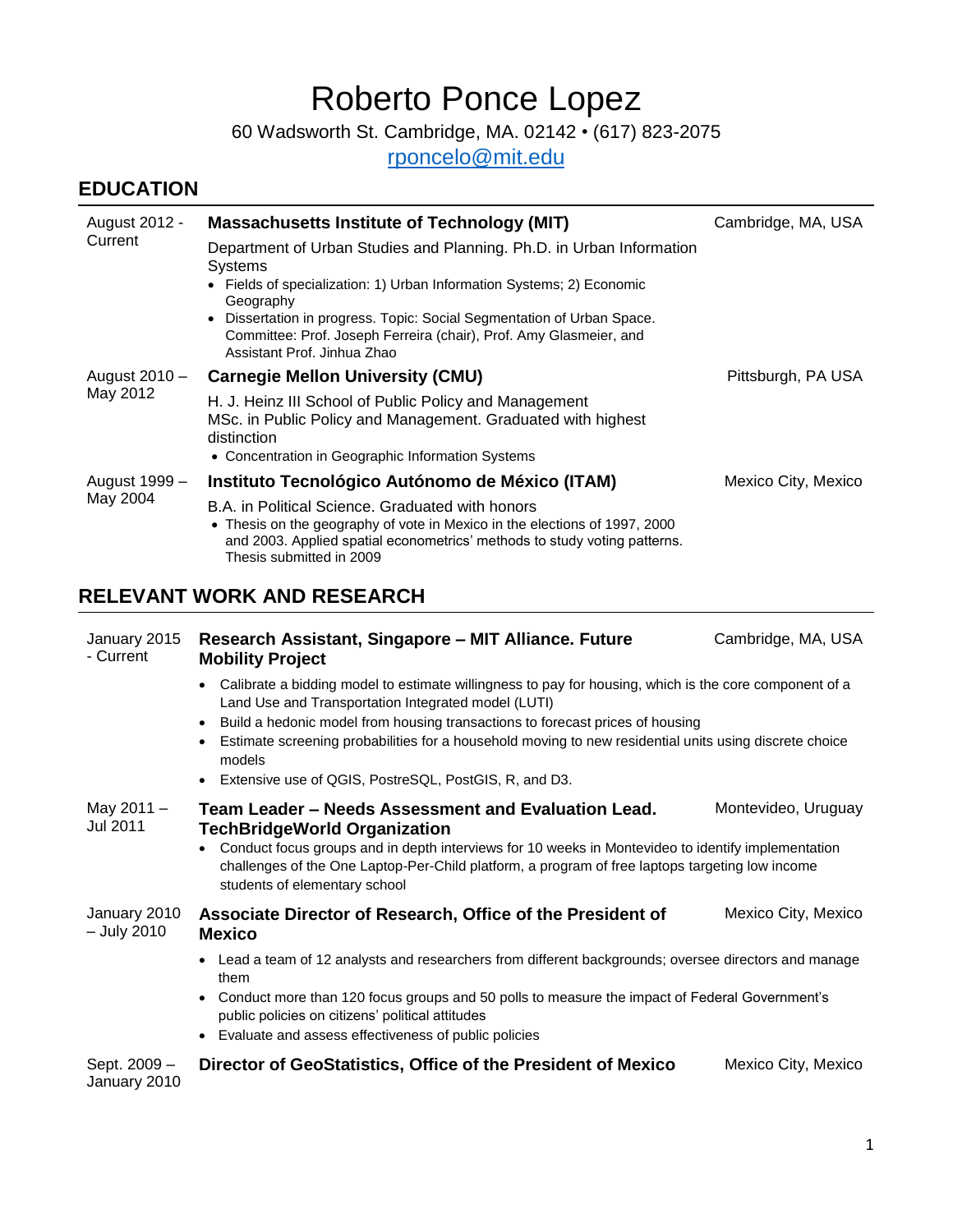Combine Geographic Information Systems and Statistics to construct a cluster Mexico's municipalities according to their poverty level, infrastructure endowment, and degree of accessibility to markets

| January 2007<br>- Sept. 2009 | Sub Director of GeoStatistics, Office of the President of<br><b>Mexico</b><br>Map the spread and geographic contagion pattern of the flu virus, during the influenza emergency of 2009<br>Draw maps for displaying social demographic indicators | Mexico City, Mexico                                                                                                                                                                                                           |  |
|------------------------------|--------------------------------------------------------------------------------------------------------------------------------------------------------------------------------------------------------------------------------------------------|-------------------------------------------------------------------------------------------------------------------------------------------------------------------------------------------------------------------------------|--|
| Feb. 2003 –<br>Aug. 2003     | Research Assistant, Instituto Nacional de Estudios<br>Históricos de las Revoluciones de México (INEHRM)                                                                                                                                          | Mexico City, Mexico<br>Document through historical archives the epistolary correspondence between Mexican intellectual<br>Alfonso Reyes and other public figures from the mid-twenty century. Work for Dr. Javier Garciadiego |  |

#### **TEACHING EXPERIENCE**

| <b>Fall 2015</b>             |                                                                            | Professor, Theories of Urban Form. Graduate Level. 1-Week course.<br>School of Architecture and Design.                                                                               | Universidad Michoacana de<br>San Nicolás (UMSNH) |                     |
|------------------------------|----------------------------------------------------------------------------|---------------------------------------------------------------------------------------------------------------------------------------------------------------------------------------|--------------------------------------------------|---------------------|
| Summer<br>2015               |                                                                            | Laboratory Assistant, Demand Modelling. Prof. Moshe Ben-Akiva.<br>Executive Education Program. 1-week course. Department of Civil<br>Engineering.                                     | Massachusetts Institute of<br>Tecnology (MIT)    |                     |
| Spring<br>2015               |                                                                            | Teaching Assistant, Accounting for Local and Regional Economic<br>Change. Prof. Amy Glasmeier. Graduate level. Full term course.<br>Department of Urban Studies and Planning.         |                                                  |                     |
| <b>Fall 2014</b>             |                                                                            | Teaching Assistant, Applied Spatial Data Analysis and Statistics. Visiting<br>Profesor Luc Anselin. Graduate level. 1/2 semester course. Department of<br>Urban Studies and Planning. | <b>MIT</b>                                       |                     |
| Spring<br>2012               |                                                                            | Teaching Assistant, Geographic Information Systems. Prof. Kristen<br>Kurland. Graduate level. Full term course. Heinz College of Public Policy<br>and Management.                     | <b>Carnegie Mellon University</b><br>(CMU)       |                     |
| <b>Fall 2011</b>             |                                                                            | Teaching Assistant, Geographic Information Systems. Prof. Kristen<br>Kurland. Graduate level. Full term course. Heinz College of Public Policy<br>and Management.                     | <b>CMU</b>                                       |                     |
| <b>CERTIFICATIONS</b>        |                                                                            |                                                                                                                                                                                       |                                                  |                     |
| June 2007 -<br>Dec. 2007     |                                                                            | Centro de Investigación en Geografía y Geomática (CentroGeo)<br>Diploma in Geomatics                                                                                                  |                                                  | Mexico City, Mexico |
| April 2005 -<br>October 2005 |                                                                            | Universidad Nacional Autónoma de México<br>Instituto de Geografía.<br>Diploma in Election Maps and Cartography                                                                        |                                                  | Mexico City, Mexico |
| August 2010 -<br>May 2012    |                                                                            | Institut D'Etudes Politiques de Paris (SciencesPo)<br>Diploma in International Studies                                                                                                |                                                  | Mexico City, Mexico |
| <b>INVITED TALKS</b>         |                                                                            |                                                                                                                                                                                       |                                                  |                     |
| October 27th,<br>2015        |                                                                            | Universidad Nacional Autónoma de México (UNAM).<br>National School of Advanced Studies (ENES).<br>Title of the presentation: Urban Poverty, Economic Segregation, and Inequality      |                                                  | Morelia, Mexico     |
|                              | October 23rd,<br>Universidad Michoacana de San Nicolás de Hidalgo (UMSNH). |                                                                                                                                                                                       | Morelia, Mexico                                  |                     |

2015 School of Architecture and Design. Title of the presentation: *Development across Mexican Regions and Cities* March 28<sup>th</sup>, 2015 Harvard Kennedy School 21<sup>st</sup> International Development Conference Cambridge, MA Title of the presentation: *The Challenges of Urbanization in Latin America*